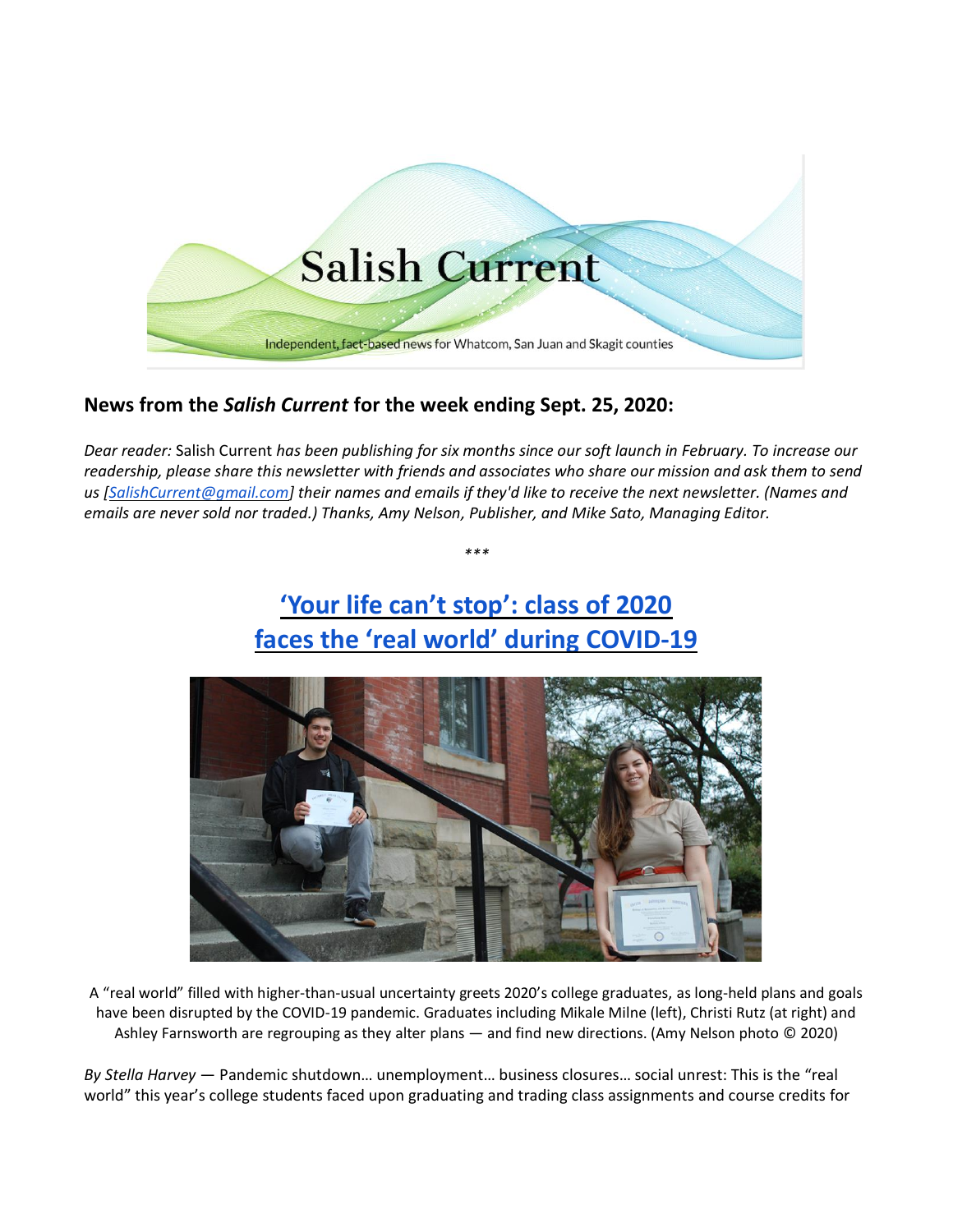career prospects or moves to another state or country. No other graduating class, except those graduating in wartime, has faced as much uncertainty as the class of 2020. [Read more.](https://salish-current.org/2020/09/25/your-life-cant-stop-class-of-2020-faces-the-real-world-during-covid-19/)



## **[As wildfire smoke endangers health indoors and out,](https://salish-current.org/2020/09/21/as-wildfire-smoke-endangers-health-indoors-and-out-questions-arise-about-government-response/) [questions arise about government response](https://salish-current.org/2020/09/21/as-wildfire-smoke-endangers-health-indoors-and-out-questions-arise-about-government-response/)**

\*

Recent smoke from Western wildfires veils Sehome Hill and obscures Bellingham Bay. Along with creating immediateterm hazards for anyone outdoors, the smoke leaves long-lasting health effects as it permeates indoors as well. With the expectation of continued annual air quality impacts from fires, scientists are among those questioning whether governments are doing enough to keep the public safe. (Taimi Dunn Gorman photo © 2020)

*By Mara Kardas-Nelson / [InvestigateWest](https://www.invw.org/)* — Dan Jaffe did everything he had been told to do. He shut his windows. He stayed indoors ... When he looked outside, he saw a gritty haze. Everything was covered in grey ash. Even indoors, the smell of smoke inundated his nostrils. He couldn't seem to get away from it. [Read more.](https://salish-current.org/2020/09/21/as-wildfire-smoke-endangers-health-indoors-and-out-questions-arise-about-government-response/)

*\*\*\**

Salish Current *affirms its commitment to work for truth, justice, equality and healing for all people. #SayTheirNames #BlackLivesMatter #NoJusticeNoPeace*

*\*\*\**

## **News from around the region:**

#### **Health & Safety**

• Whatcom County has seen an increase of new cases over the last two weeks, defying a downward trend in new COVID-19 cases statewide. [\(Whatcom County Health Department\)](https://www.whatcomtalk.com/2020/09/22/whatcom-county-covid-19-cases-on-the-rise-risk-remains-high/)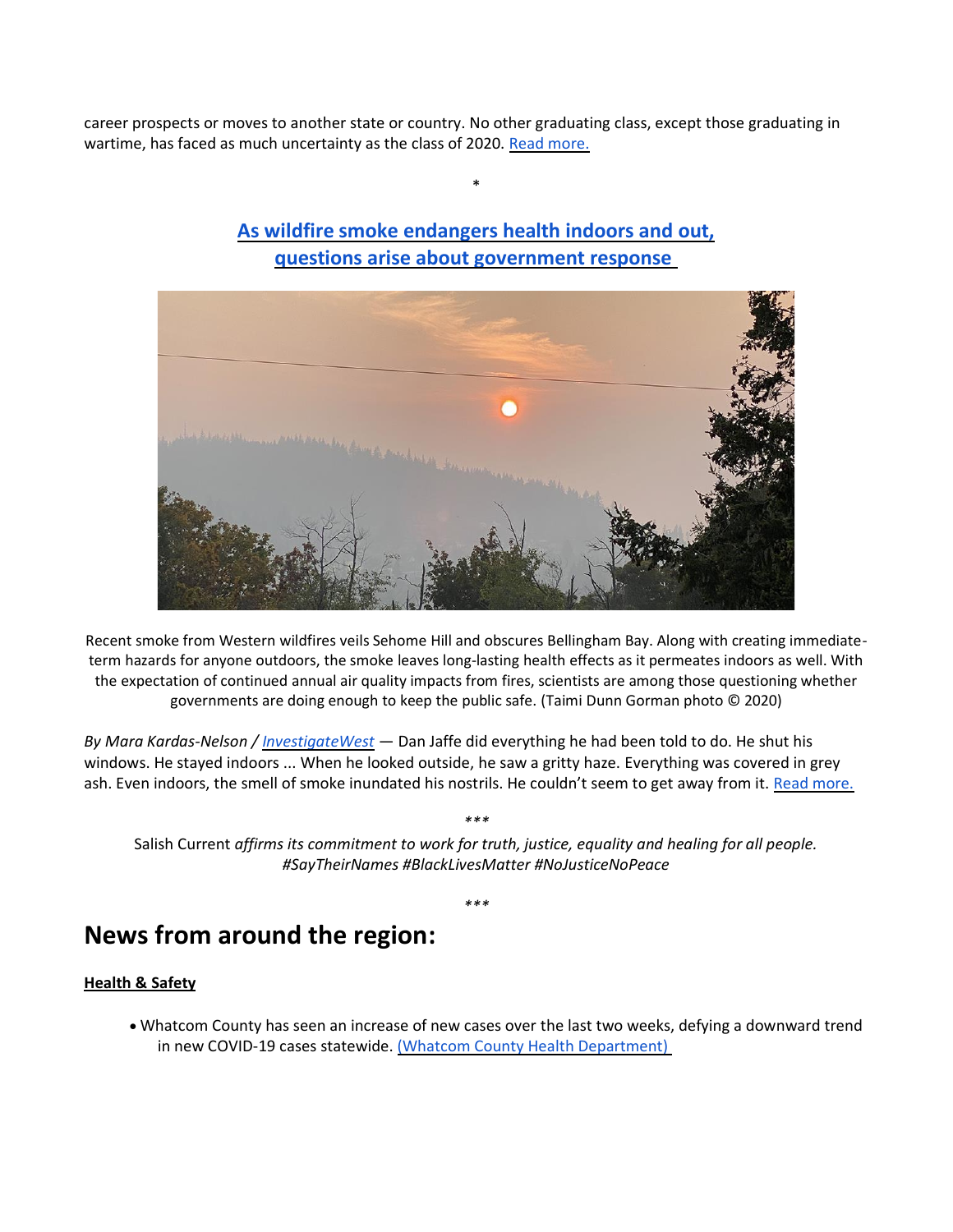#### **Education**

- Lynden School District superintendent [Jim Frey](https://lynden.wednet.edu/hidden_news/school_re-_opening_20-21_information) says the COVID-19 indicators have improved enough to begin in-person learning Oct. 5 for K-2 students opting in. At Bellingham School District, superintendent [Greg Baker](https://bellinghamschools.org/news/complexities-of-bringing-students-and-staff-back-into-schools/) isn't giving dates for in-person learning but says in-person learning priority will be given to students at risk with highest needs as well as the youngest grades.
- *Snow Goose*, a 47-year-old marine science education vessel working out of Bellingham, needs \$55,000 in repairs and has initiated a GoFundMe campaign. [\(Cascadia Weekly\)](https://www.cascadiaweekly.com/cw/currents/keep_the_snow_goose_afloat)

#### **Government**

• City of Bellingham

The next meeting of the Bellingham City Council is scheduled for Sept. 28, 7 p.m. Agenda and information on how to view and participate can be found [here.](https://meetings.cob.org/Meetings/ViewMeeting?id=2338&doctype=1) Agenda includes:

- oResolution adopting the 2020 Surface and Stormwater Comprehensive Plan [\(22741 staff report\)](https://meetings.cob.org/Documents/ViewDocument/Attachment%20-%20SURFACE%20AND%20STORMWATER%20STAFF%20REPORT%20-%20AB_%2022741.pdf?meetingId=2338&documentType=Agenda&itemId=16170&publishId=17833&isSection=false)
- oConsideration of an *[ordinance](https://meetings.cob.org/Documents/ViewDocument/Attachment%20-%20ORDINANCE%20AMENDING%20BMC%202.16.100%20-%20AB_%2022769.pdf?meetingId=2338&documentType=Agenda&itemId=16177&publishId=17852&isSection=false)* amending BMC 2.16.100 which relates to the city's Electronic Home Detention and Monitoring Program [\(22769\)](https://meetings.cob.org/Documents/ViewDocument/Attachment%20-%20ELECTRONIC%20HOME%20DETENTION_MONITORING%20STATISTICAL%20REPORT%20-%20AB_%2022768.pdf?meetingId=2338&documentType=Agenda&itemId=16176&publishId=17850&isSection=false)
- oConsideration of an [ordinance](https://meetings.cob.org/Documents/ViewDocument/Attachment%20-%20ORDINANCE%20-%20AB_%2022665.pdf?meetingId=2338&documentType=Agenda&itemId=16182&publishId=17855&isSection=false) creating a Shelter Protection Area for Base Camp located at 1530 Cornwall Avenue [\(22665\)](https://meetings.cob.org/Documents/ViewDocument/Attachment%20-%20STAFF%20MEMO%20-%20AB_%2022665.pdf?meetingId=2338&documentType=Agenda&itemId=16178&publishId=17504&isSection=false)
- oThe next meeting of the Bellingham City Council is scheduled for Oct.12, 7 p.m.
- Whatcom County

The next meeting of the Whatcom County Council is scheduled for Sept. 29, 6 p.m. To participate, [click here.](http://www.whatcomcounty.us/3415/Participate-in-Virtual-Council-Meetings) [Here's the agenda.](https://whatcom.legistar.com/View.ashx?M=A&ID=735042&GUID=1221E291-131B-4EC6-94CC-F31B8B073DF1)

- oAuthorize contract between Whatcom County and Meridian, Nooksack Valley, Mount Baker, Ferndale, Blaine and Lynden school districts for costs associated with distance instruction and learning resulting from COVID-19 emergency in amounts not to exceed \$130,000. [\(AB2020-](https://whatcom.legistar.com/View.ashx?M=F&ID=8808008&GUID=66D821F7-4C81-45A4-8C01-6626747A9A6C) [399 -AB202-404\)](https://whatcom.legistar.com/View.ashx?M=F&ID=8808008&GUID=66D821F7-4C81-45A4-8C01-6626747A9A6C)
- oAuthorize contract between Whatcom County and PogoZone Internet Solutions for rural broadband access in an amount not to exceed \$110,000 to provide access to distance learning for approximately 200 customers. [\(AB2020-411\)](https://whatcom.legistar.com/View.ashx?M=F&ID=8808008&GUID=66D821F7-4C81-45A4-8C01-6626747A9A6C)
- o
- oAuthorize the County Executive to enter into this [Memorandum of Agreement](https://whatcom.legistar.com/View.ashx?M=F&ID=8807989&GUID=0CD85029-FCCB-4D61-9360-A1A01FCA4AE7) between Whatcom County and PeaceHealth St. Joseph Medical Center and Opportunity Council and Unity Care NW to initiate a capital campaign for the construction of ["The Way Station"](https://whatcom.legistar.com/View.ashx?M=F&ID=8807990&GUID=3A6C1EED-337F-4F06-8695-627AEEA9AE2F) at the County-owned building at 1500 State St. in Bellingham, that will provide services to people who are homeless and living either in shelters or who are unsheltered. [\(AB2020-396\)](https://whatcom.legistar.com/View.ashx?M=F&ID=8807991&GUID=001037B5-D62A-4968-9252-FA292C1168F6)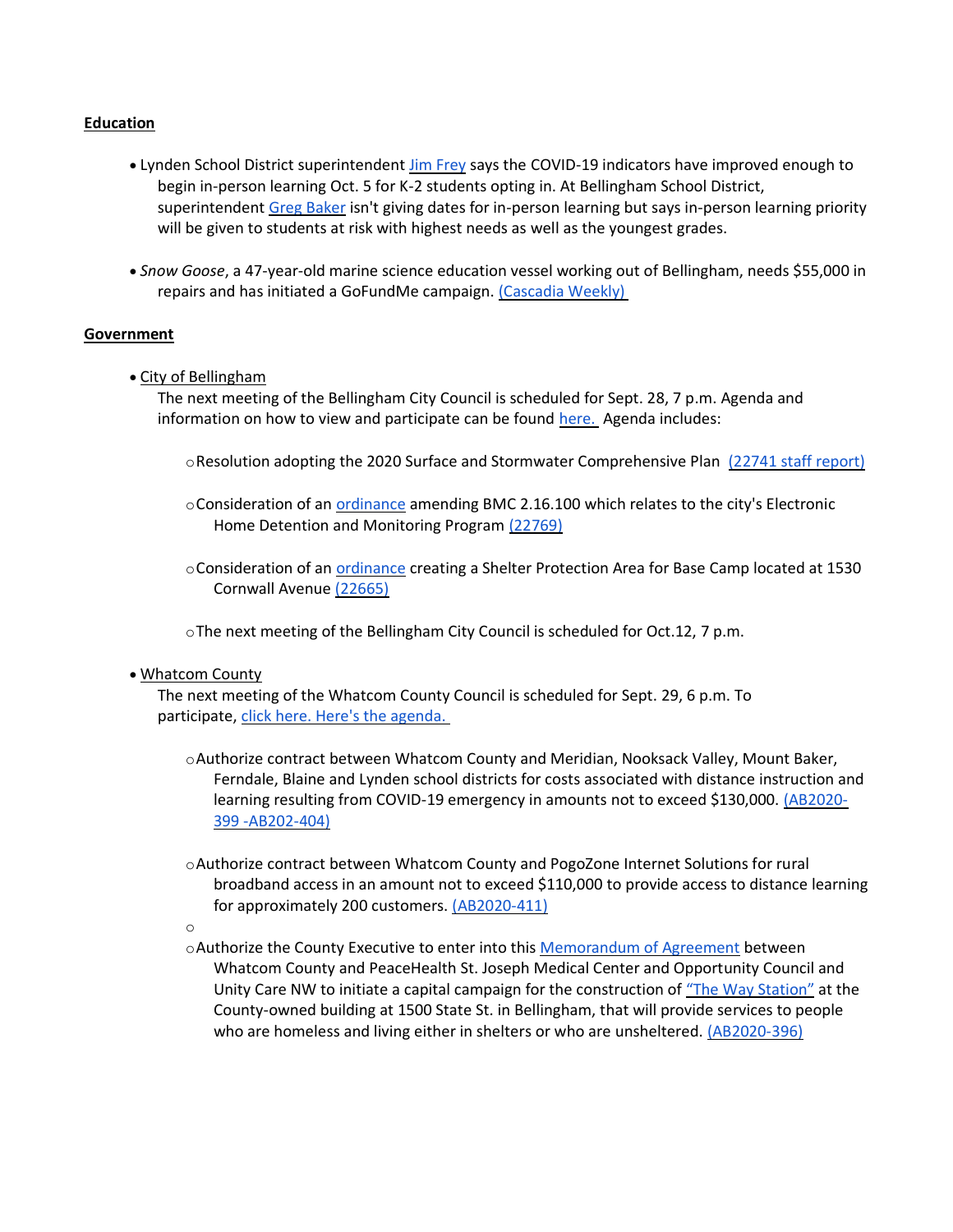$\circ$ Adopt a resolution supporting Whatcom County Sheriff deputies, corrections deputies, and law enforcement officials across the county in response to the increased attacks on law enforcement across the country [\(AB2020-406\)](https://whatcom.legistar.com/View.ashx?M=F&ID=8808076&GUID=9ADE5FE0-234C-41B1-98CD-8F00952B9FBE)

oThe next meeting of the Whatcom County Council is scheduled for Oct. 13.

• Port of Bellingham

The Port of Bellingham will hold a special meeting on Sept. 29 from 1:30-3:30 p.m. on Zoom to discuss its 2021 capital budget. The next regular commission meeting is scheduled for Oct. 6.

• The League of Women Voters of Bellingham/Whatcom County holds live candidate forums via Zoom on Sept. 30, Oct. 1, Oct.7, Oct. 8, and Oct. 10. For times and how to access, [go here.](https://www.lwvbellinghamwhatcom.org/)

#### **Nature**

- The Center for Whale Research reported that another baby orca has been born to J pod the second calf born this month for the endangered southern resident orcas that frequent Puget Sound. The calf's health is yet to be determined since the birth was in Canadian waters. [\(Seattle Times\)](https://www.seattletimes.com/seattle-news/environment/another-new-orca-baby-born-to-j-pod-the-second-this-month/)
- Officials from the Department of Fisheries and Oceans seized 316 crab traps they claim were illegally set in U.S. water this month, as part of an annual enforcement operation coordinated with their American counterparts. [\(CBC\)](https://www.cbc.ca/news/canada/british-columbia/boundary-bay-crab-trap-seizure-1.5736625)
- The Zylstra Lake Preserve on 313 acres on San Juan Island opens to the public for day-use this Saturday. [\(San Juan Update\)](https://sanjuanupdate.com/2020/09/zylstra-lake-preserve-opens-for-public-access/)

#### **Commentary**

• Hard Conversations. "I'm a 70-year-old white woman, and I've been going over my feelings about police. It's maybe more complicated than you'd think..." Lane Morgan writes. [\(Stanford Magazine\)](https://stanfordmag.org/contents/hard-conversations)

#### **Business**

- PeaceHealth has purchased 5 acres in Lynden where it plans to build next spring a 22,500-square-foot medical clinic to serve north Whatcom County. [\(Lynden Tribune/paywall\)](https://www.lyndentribune.com/news/peacehealth-buys-land-at-badger-benson/article_44de3e70-fd2b-11ea-9d57-bb3e5436e8c6.html)
- The Port of Friday Harbor has received a low-interest loan of \$750,000 and a \$250,000 grant from the Washington State Community Economic Revitalization Board approved to develop projects on the Jensen and Shipyard Cove marina site the Port purchased. [\(San Juan Journal\)](https://www.sanjuanjournal.com/news/port-seeks-to-expand-business-opportunities-for-the-community/)
- The Lynden City Council approved a proposed rezone of 21.8 acres at Main Street and Guide Meridian Road to Mixed Density Residential from Mannahouse (formerly City Bible) Church of Portland, Ore., with a proposal for the site of a Planned Residential District of 134 housing units — single-family, small cottages, townhomes and four-plexes. [\(Lynden Tribune/paywall\)](https://www.lyndentribune.com/news/city-council-to-consider-guide-main-rezone-request/article_cf9d0d6a-f93f-11ea-b663-33a8914ff904.html)